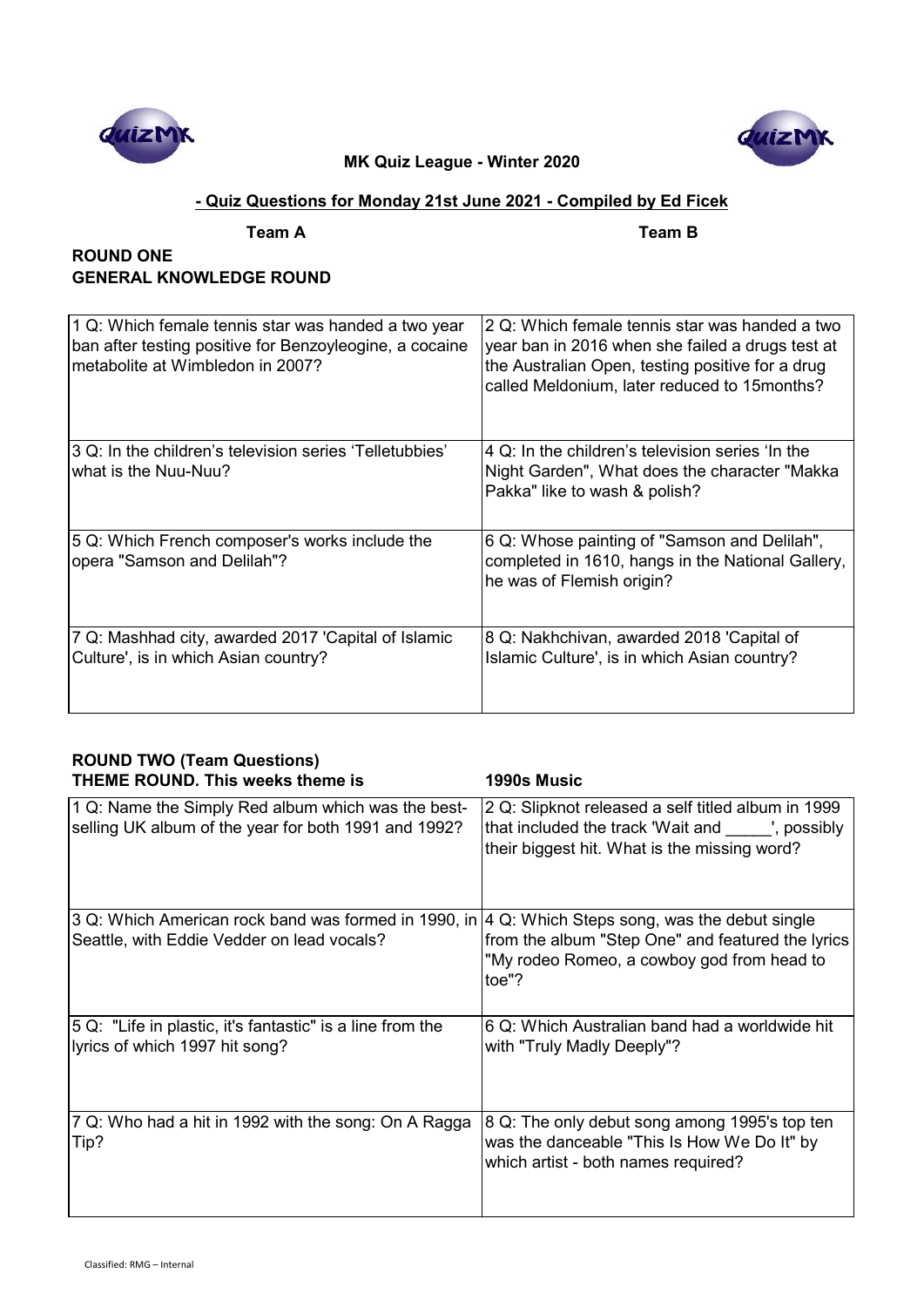



#### **- Quiz Questions for Monday 21st June 2021 - Compiled by Ed Ficek**

**Team A Team B**

### **INDIVIDUALS CHOICE ROUND - QM - READ CATEGORIES OUT TO PLAYERS TO BE CHOSEN**

#### **The Categories are:-**

**ROUND THREE** 

| 1 & 2 Which Year                                           | 3 & 4 Nursery Rhymes                                     |
|------------------------------------------------------------|----------------------------------------------------------|
| 5 & 6 Human Body                                           | 7 & 8 Jazz                                               |
| 1 Q: Which year did these events occur: Netherlands        | 2 Q: Which year did these events occur: Charles and      |
| becomes the first country in the world to make same-sex    | Diana divorced, Publication of the Scott report (Arms to |
| marriage legal, Wikipedia launched, Goran Ivanišević       | Iraq), Massacres at Dunblane and Tasmania, New           |
| beats Pat Rafter at Wimbledon                              | Severn bridge opened.                                    |
| 3 Q: Which Nursery Rhyme is being described here           | 4 Q: Which Nursery Rhyme is being described here         |
| "Spotted insect urged to return to its domicile as infants | "Awkward young female is quizzed as to her floral        |
| at risk"?                                                  | arrangements"?                                           |
| 5 Q: In which part of the human body would you find the    | 6 Q: In which part of the human body would you find the  |
| <b>Brachial Artery?</b>                                    | Carotid Artery?                                          |
| 7 Q: Although a great singer, Which instrument was         | 8 Q: Which instrument was played by Jazz man             |
| played by jazzman Jack Teagarden (1905-64)?                | "Coleman Hawkins" (1904-69)?                             |

## **ROUND FOUR**

#### **PICK A LETTER. Surnames only for individuals : The letter will be given in the question**

| 1 Q: In computing, beginning with the letter "U" which                                                                              | 2 Q: With surname beginning with "H" - Which            |
|-------------------------------------------------------------------------------------------------------------------------------------|---------------------------------------------------------|
| free open-source operating system first released in                                                                                 | American composer's works include the scores for two    |
| 2004, was named after a Southern African philosophy of                                                                              | Star Trek films, as well as the best-selling orchestral |
| "humanity to others"?                                                                                                               | film soundtrack of all time, James Cameron's Titanic?   |
| 3 Q: With letter "B" - What is the name of the tour guide,                                                                          | 4 Q: The regional delicacy godcakes are most often      |
| on the Channel 4 TV programme "Coach Trip"?                                                                                         | linked to which English city beginning with letter "C"? |
| 5 Q: With surname beginning with letter "W" - Who wrote 6 Q: What letter "R" is the name for a traditional<br>the 1998 novel Filth? | Moroccan house with central atrium courtyard/garden?    |
| 7 Q: What letter "N" is the Japanese name for edible                                                                                | 8 Q: Which cricketer with surname beginning with letter |
| seaweed species of the red algae genus Pyropia?                                                                                     | "M" scored the first century in the IPL in 2008?        |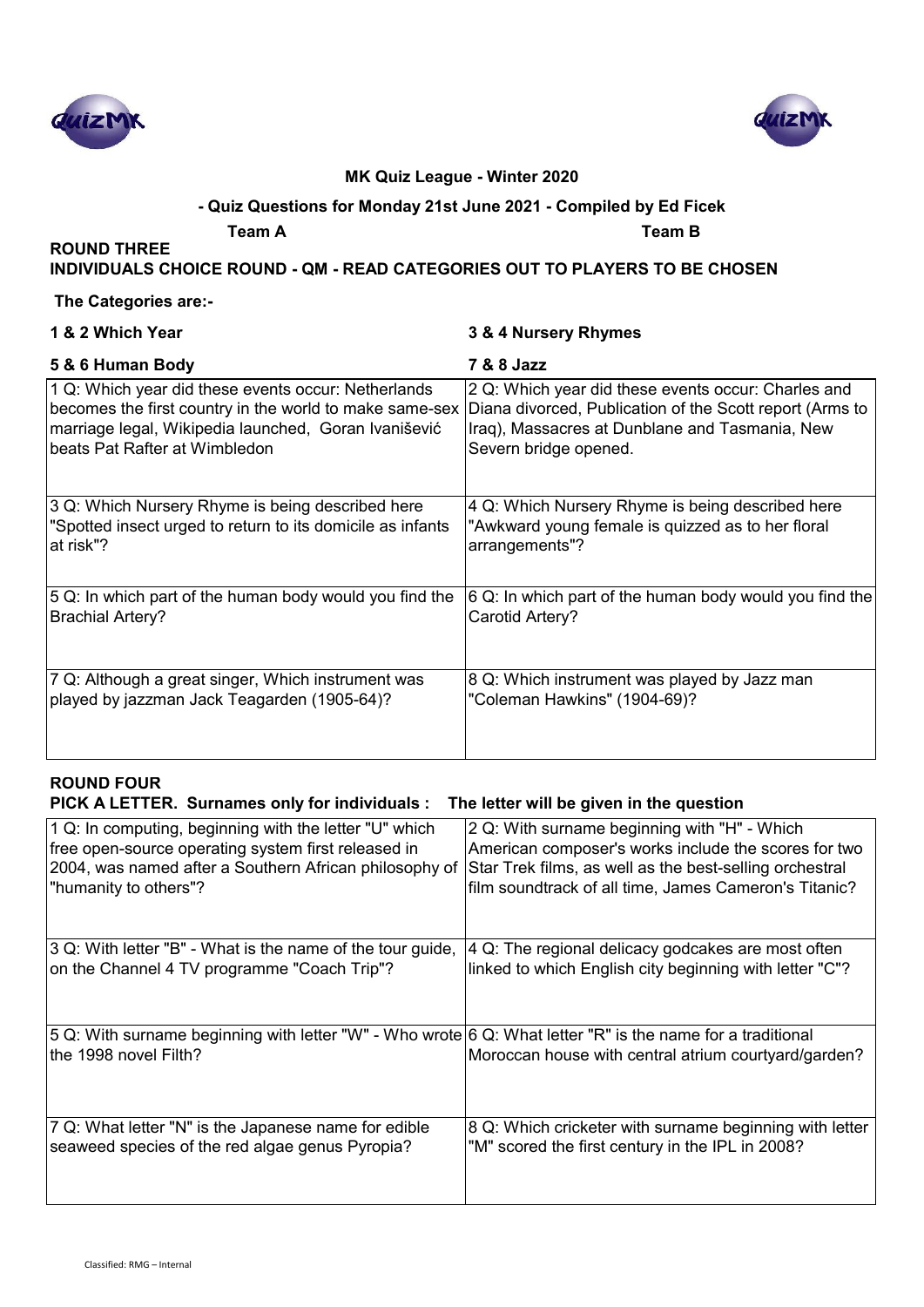

### **- Quiz Questions for Monday 21st June 2021 - Compiled by Ed Ficek**

**Team A Team B**

#### **ROUND FIVE (Team Questions)**

**THEME ROUND. This weeks theme is <b>How Many - Sport** 1 Q: How many players are eligible to shoot for goal on a netball team 2 Q: How many times is the water jump jumped in the 3000 metres steeplechase? 3 Q: How many innings do a baseball team usually play? 4 Q: How many gears does a speedway bike have? 5 Q: How many stages are there in this year's Tour de 6 Q: How many teams are there altogether in the France? NFL in the USA? 7 Q: How many points does a driver receive for finishing third in a current Formula One race? 8 Q: After how many games are the balls changed for the first time in professional tennis matches? **HALF TIME!**

#### **ROUND SIX ( TEAM QUESTIONS ) BLOCKBUSTERS ROUND: The Letters will be given in the question**

| 1 Q: With letters "TB" - Which British chain of over 40                                                                                                                                                                   | 2 Q: With letters "MAODL" - Telling the story of                                                                                                                                                              |
|---------------------------------------------------------------------------------------------------------------------------------------------------------------------------------------------------------------------------|---------------------------------------------------------------------------------------------------------------------------------------------------------------------------------------------------------------|
| restaurants, serving Caribbean-themed food, opened                                                                                                                                                                        | how Harold killed his father Albert at their home                                                                                                                                                             |
| its first site in 2010, at The Hub in Central Milton                                                                                                                                                                      | address, which 2005 stage play was a spin-off of                                                                                                                                                              |
| Keynes?                                                                                                                                                                                                                   | the TV series Steptoe And Son?                                                                                                                                                                                |
| 3 Q: With letters "TCOO" - Which 1764 novel by<br>Horace Walpole is generally regarded as the first<br>gothic novel?                                                                                                      | 4 Q: Jason Lee Scott, Trini Kwan, Zack Taylor,<br>Kimberly Ann Hart, Billy Cranston and Tommy<br>Oliver are the original characters in which<br>colourful crime-fighting organisation - with letters<br>"PR"? |
| 5 Q: With letters "TB" - In which 1981 film did John                                                                                                                                                                      | 6 Q: With letters "GTO" - Who was the first                                                                                                                                                                   |
| Cleese play the legendary figure Robin Hood?                                                                                                                                                                              | historically recognized ruler of Denmark?                                                                                                                                                                     |
| 7 Q: With letters "TBB" - Based on a Patrick Mc Cabe<br>novel which award winning 1997 film follows the dark<br>fantasies of 12 year old Francie Brady in an Irish<br>border town until they reach a gruesome conclusion? | 8 Q: In the 1994 movie, what book with letters<br>"CG" did Forrest Gump always carry in his<br>briefcase?                                                                                                     |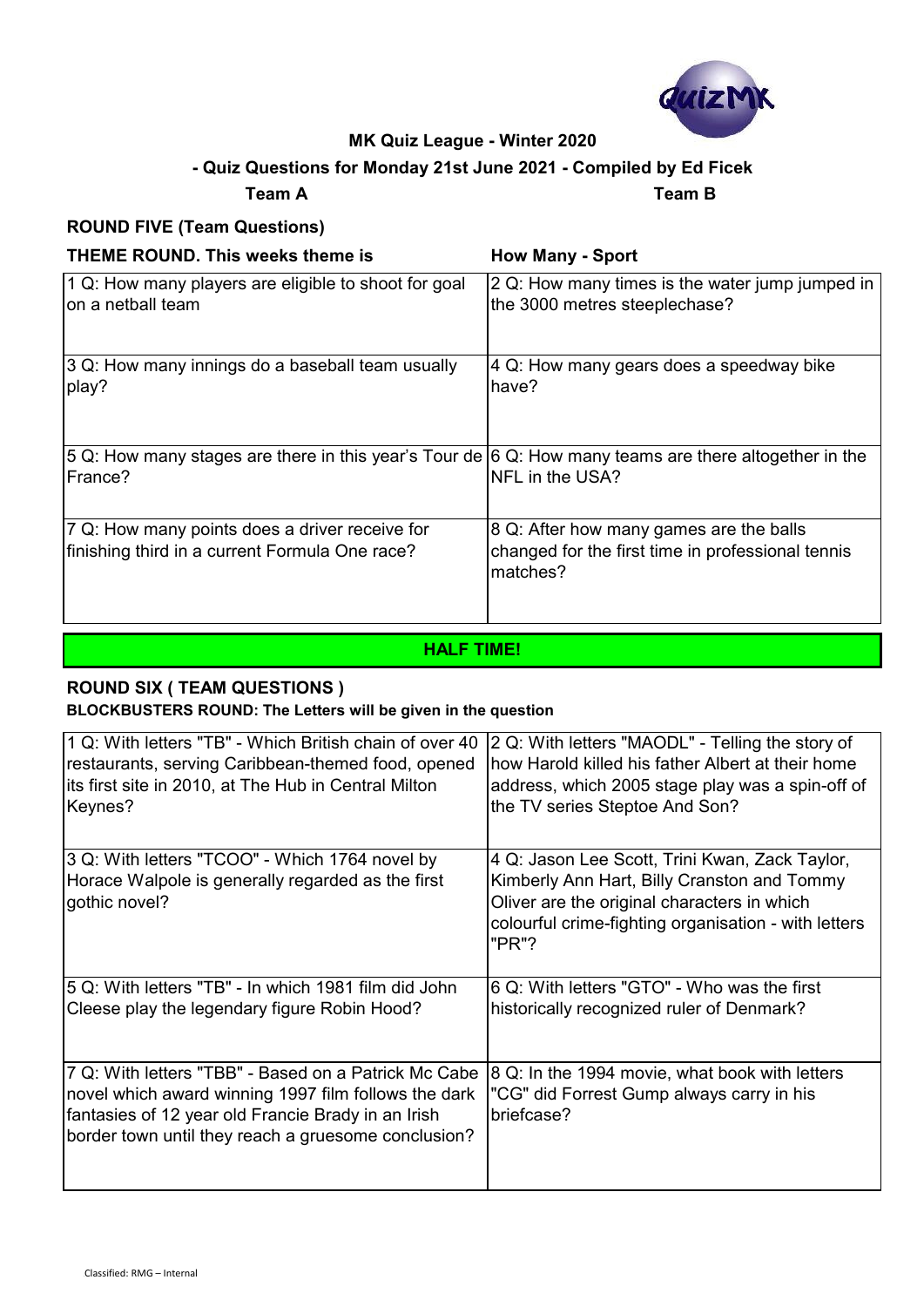



#### **- Quiz Questions for Monday 21st June 2021 - Compiled by Ed Ficek**

**Team A Team B**

### **ROUND SEVEN THEME ROUND. This weeks theme is Around Europe**

| 1 Q: Which Swedish city is the headquarters of Volvo?                                                                      | 2 Q: Reinhard Heydrich the high ranking German<br>Nazi was assassinated in 1942 in which European<br>capital city?                       |
|----------------------------------------------------------------------------------------------------------------------------|------------------------------------------------------------------------------------------------------------------------------------------|
| 3 Q: Which was the first former Soviet republic to declare<br>independence from the Soviet Union?                          | 4 Q: Which European Capital city in 1985 became the<br>first European Capital of Culture?                                                |
| 5 Q: Which Central European country has been a leading water<br>polo power winning medals at 9 Olympic Games from 1948-80? | 6 Q: In which country could you visit the 138 metre<br>deep Macocha Gorge, the deepest of its kind in<br>Central Europe?                 |
| 7 Q: Apart from Wales, which other small European country is<br>the only one to have a dragon on its flag?                 | 8 Q: In which small European country would you find<br>the parishes Encamp, Canillo and Ordino, three of the<br>seven parishes in total? |

### **ROUND EIGHT**

### **INDIVIDUALS CHOICE ROUND - QM - READ CATEGORIES OUT TO PLAYERS TO BE CHOSEN**

 **The Categories are:-**

| 1 & 2 Rugby Union | 3 & 4 Medicine      |
|-------------------|---------------------|
| E 9 C Campanana   | <b>790 Conitala</b> |

| 5 & 6 Composers                                                                                                                       | 7 & 8 Capitals                                                                                   |
|---------------------------------------------------------------------------------------------------------------------------------------|--------------------------------------------------------------------------------------------------|
| 1 Q: Name the city where the Munster rugby union club play the<br>majority of their home games.                                       | 2 Q: Name the city where the Connacht rugby union<br>club play the majority of their home games. |
| 3 Q: What is the name of the alternative medicine involving<br>applying pressure to the feet and hands?                               | 4 Q: What is the name of the alternative medicine that<br>uses essential oils?                   |
| 5 Q: What composer wrote a symphony in which the musicians<br>stop playing one by one and leave the stage until only two are<br>left? | 6 Q: Which composer's Sixth Symphony features the<br>ringing of cowbells offstage?               |
| 7 Q: What is the capital of South Sudan?                                                                                              | 8 Q: What is the capital of Burundi?                                                             |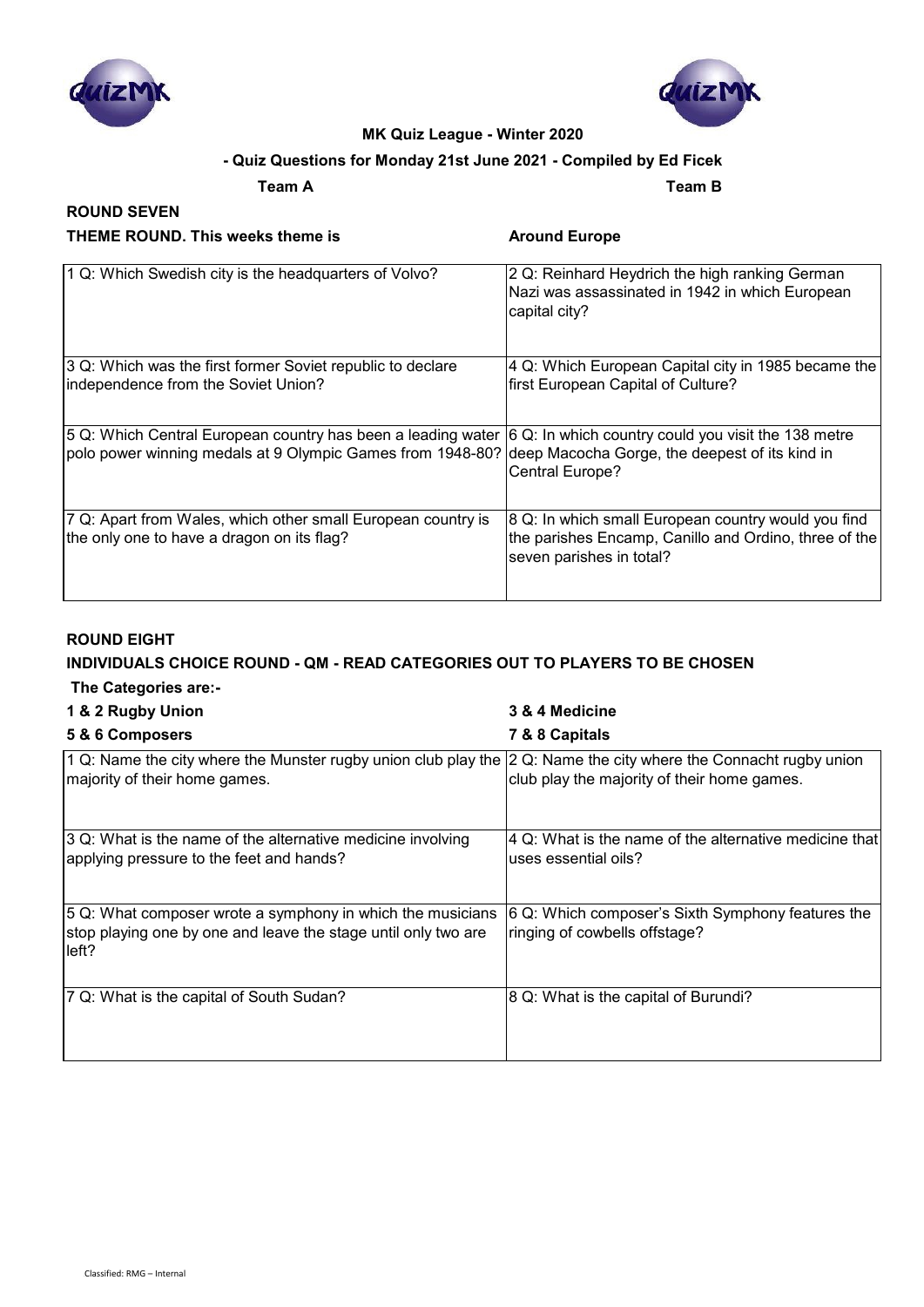



**Team A Team B - Quiz Questions for Monday 21st June 2021 - Compiled by Ed Ficek**

| <b>ROUND NINE</b>                                                                                                                                                                                     |                                                                                                                                             |
|-------------------------------------------------------------------------------------------------------------------------------------------------------------------------------------------------------|---------------------------------------------------------------------------------------------------------------------------------------------|
| <b>THEME ROUND. This weeks theme is</b>                                                                                                                                                               | <b>MEDALS</b>                                                                                                                               |
| 1 Q: The Fields medal is awarded for achievers in<br>which discipline, for which there is no Nobel<br>prize?                                                                                          | 2 Q: What shape is the highest US military<br>award, the Medal of Honor?                                                                    |
| 3 Q: His nations only Olympic medallist. Which<br>Namibian sprinter won silver medals in the Men's<br>100 and 200 metres at both the 1992 and 1996<br><b>Summer Olympics?</b>                         | 4 Q: Nicknamed "The Pitball" after his<br>aggressive performances, Gary Medel plays<br>football for which South American country?           |
| 5 Q: The Medal of Honor series of computer<br>games was developed Dreamworks Interactive<br>and published by which company?                                                                           | 6 Q: Which is the second highest award of the<br>United Kingdom honours system?                                                             |
| 7 Q: Which writer (1934-) has won the Carnegie<br>Medal (1967) and Guardian Medal (1968)? His<br>notable works include The Weirdstone of<br>Brisingaman, The Moon of Gomrath, and The Owl<br>Service. | 8 Q: What is the official name of the award for<br>bravery given by the charity PDSA and popularly<br>known as the animals' Victoria Cross? |

### **ROUND TEN GENERAL KNOWLEDGE ROUND**

| 1 Q: Which future pop/film star played Beth       | 2 Q: Which future pop star played Felicity Scully |
|---------------------------------------------------|---------------------------------------------------|
| Brennan in Neighbours, later starring in the film | in Neighbours and hit hits with "Kiss-Kiss" and   |
| Johnny English with Rowan Atkinson?               | "Naughty Girl"?                                   |
| 3 Q: Mark Calloway is the real name of which      | 4 Q: James Hellwig is the real name of which      |
| legendary WWE wrestler?                           | legendary WWE wrestler?                           |
| 5 Q: Hinnonmaki Red, Whinhams Industry and        | 6 Q: Boyne, Killarney and Heritage are all        |
| Invicta are all varieties of which fruit?         | varieties of which fruit?                         |
| 7 Q: Which poet laureate wrote the poem "The      | 8 Q: Which poet laureate wrote the poem "The      |
| Thought Fox" and "Birthday Letters"?              | Everlasting Mercy" and "Sea Fever"?               |